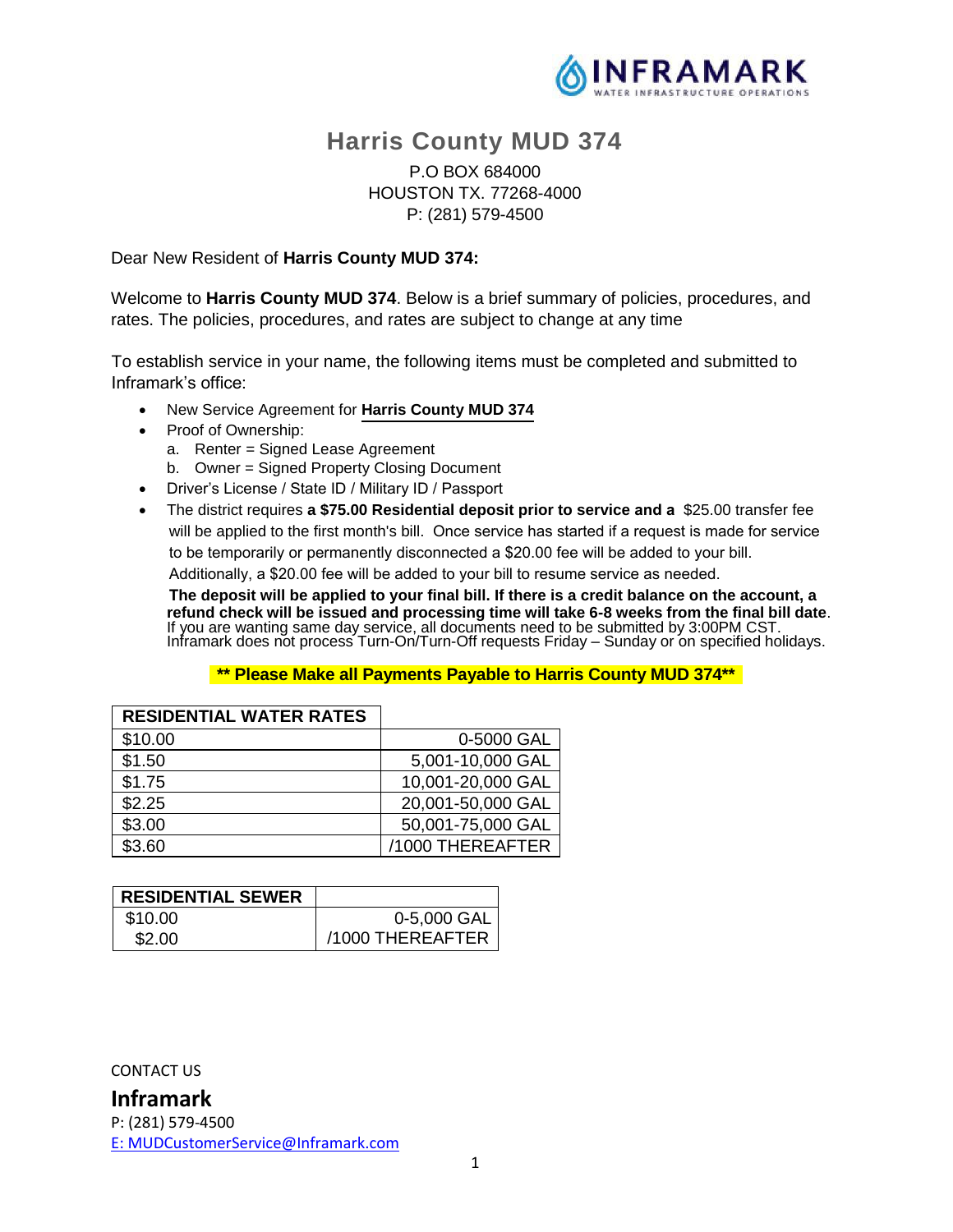

#### **WEST HARRIS COUNTY REGIONAL WATER AUTHORITY FEE** \$4.235 / 1000 GAL

**A 10% penalty will be assessed if payment is received after the due date. This amount is shown in the "AFTER DUE DATE" section on your bill.**

#### **Delinquent:**

If your account becomes past due at the time current bills are generated, a termination notice will be sent to your address. **A letter fee of \$20.00** will be assessed to your account and all charges are due to avoid termination of your service. Should full payment not be received as directed on the letter, your service will be disconnected. Should service be disconnected, a **\$60.00 reconnection fee will be needed prior to re-establishing services and 1-time \$75.00 disconnection deposit will be added to current deposit on file.** The full balance of your account will be required to restore service, payable by cashier's check or money order only. The payment for disconnection of service is due by 4:00PM CST Monday through Friday, to restore with same day service. If your district offers after-hour services, payments made after 4:00PM CST will be subject to after-hours fees.

*NOTE: Once an account is turned off due to a non-payment: Payments made online, by QR reader, over-the-phone, or mailed, are not acceptable forms of payment to restore services.*

# **Payment Options Note: If a check payment is returned unpaid by your bank (for any reason) a \$35.00 returned item fee will be added to your bill.**

# • **Online**

- o Payment Method:
	- Credit/Debit Card, convenience fee 3% of payment amount
	- Electronic Check, convenience fee of \$1.00
- o [www.paymyinframarkbill.com](http://www.paymyinframarkbill.com/)
- **QR Readers "InstaPay"** 
	- $\circ$  Payment Method: Credit/Debit Card, convenience fee 3% of payment amount

#### • **Over-the-Phone**

- o Payment Method: Credit/Debit Card, convenience fee 3% of payment amount
- o Payment Method: Check, \$1.00 flat fee
- o English: Select Option "1"
- $\overline{\circ}$  Spanish: Select Option "2"

CONTACT US

# **Inframark**

P: (281) 579-4500 [E:](ftp://E:_MUDCustomerService@inframark.com/) MUDCustomerService@Inframark.com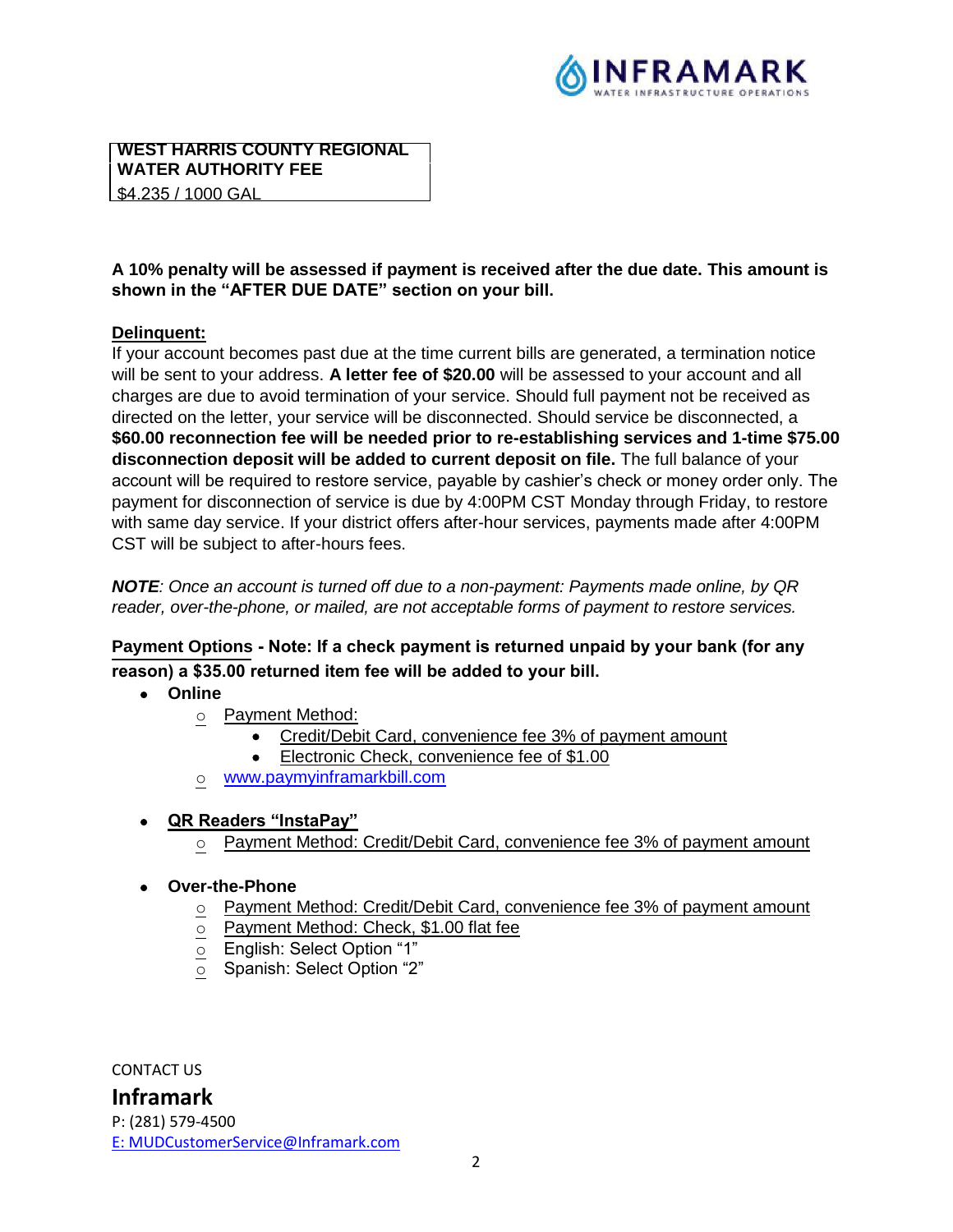

- **Mail-In (Personal Check/Bill Pay)**
	- o ATTN TO: Harris County MUD 374 P.O BOX 684000 Houston, TX, 77268
- **In-Person**
	- o Payment Method: Personal Check, Money Order or Cashier's Check Location: Inframark – Grandway West

(Entrance on North side of the Building)

2002 West Grand Parkway North

Katy, TX, 77449

Office Hours: 7:30AM – 5:00PM

#### **Detailed Payment Instructions**

- **Online**
	- o Login to the payment portal website: [www.paymyinframarkbill.com](http://www.paymyinframarkbill.com/)
	- o Click "PAY BILL"
	- o Enter "Amount to Pay" and Select "Payment Type"
	- o Payment Method: Credit/Debit Card, Electronic Check
	- O Click "CONTINUE WITH TRANSACTION"
	- Fill in "Payment Information" and Click "SUBMIT PAYMENT"
- **QR Readers "InstaPay"** 
	- o Open your QR Reader Application (one can be downloaded to your smart device from the App or Google Play stores)
	- o Scan the Code
	- o Proceed with the Payment Process
	- o Payment Method: Credit/Debit Card

If you would like to enroll in the Auto-Pay program visit Inframark's customer portal at [www.paymyinframarkbill.com,](http://www.paymyinframarkbill.com/) to enroll or give us a call for further assistance.

# **IMPORTANT NOTICE**

Please note, initiated payment date or postmarked payment date is not equivalent to posted payment date.

The following type of payment general posting time frame, which is dependent on your bank's releasing fund policy and/or USPS delivery of mail.

Over-the-Phone, 48-72 hours

Electronic Checks (check-free payments), minimum 48-72 hours

Mail-in Checks (personal checks or bill pay, minimum 10 days

CONTACT US

**Inframark** P: (281) 579-4500 [E:](ftp://E:_MUDCustomerService@inframark.com/) MUDCustomerService@Inframark.com